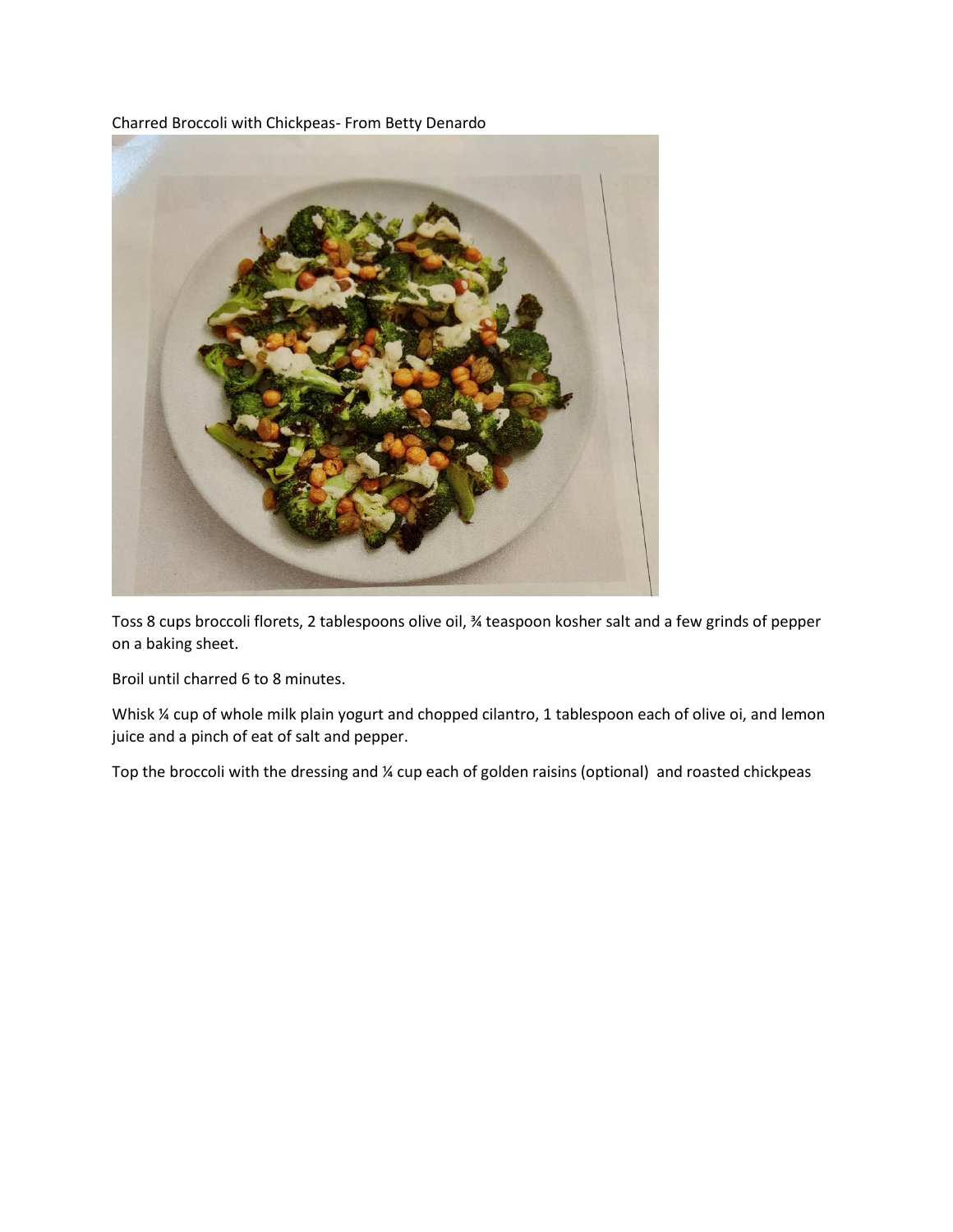| <b>Nutrition Facts</b>                                                                                                                                              |                |
|---------------------------------------------------------------------------------------------------------------------------------------------------------------------|----------------|
| servings per container<br>Serving size                                                                                                                              | (194g)         |
| Amount per serving<br>Calories                                                                                                                                      | 190            |
|                                                                                                                                                                     | % Daily Value* |
| Total Fat 12g                                                                                                                                                       | 15%            |
| Saturated Fat 2g                                                                                                                                                    | 10%            |
| Trans Fat 0g                                                                                                                                                        |                |
| Cholesterol 0mg                                                                                                                                                     | <b>0%</b>      |
| Sodium 430mg                                                                                                                                                        | 19%            |
| <b>Total Carbohydrate 19g</b>                                                                                                                                       | 7%             |
| Dietary Fiber 4g                                                                                                                                                    | 14%            |
| Total Sugars 11g                                                                                                                                                    |                |
| Includes 0g Added Sugars                                                                                                                                            | 0%             |
| Protein 6q                                                                                                                                                          |                |
| Vitamin D 0mcg                                                                                                                                                      | 0%             |
| Calcium 99mg                                                                                                                                                        | 8%             |
| Iron 2mg                                                                                                                                                            | 10%            |
| Potassium 603mg                                                                                                                                                     | 15%            |
| *The % Daily Value tells you how much a nutrient in a<br>serving of food contributes to a daily diet. 2,000 calories a<br>day is used for general nutrition advice. |                |

Multi Column: Charred Broccoli with Chickpeas

Multi-Column Nutrients Per Serving Basic Components Gram Weight (g) 193.63 Calories (kcal) 189.80 Calories from Fat (kcal) 101.45 Calories from SatFat (kcal) 17.37 Protein (g) 5.97 Carbohydrates (g) 18.86 Total Dietary Fiber (g) 4.66 Total Soluble Fiber (g) 0.36 Dietary Fiber (2016) (g) 3.84 Soluble Fiber (2016) (g) 0.36 Total Sugars (g) 10.62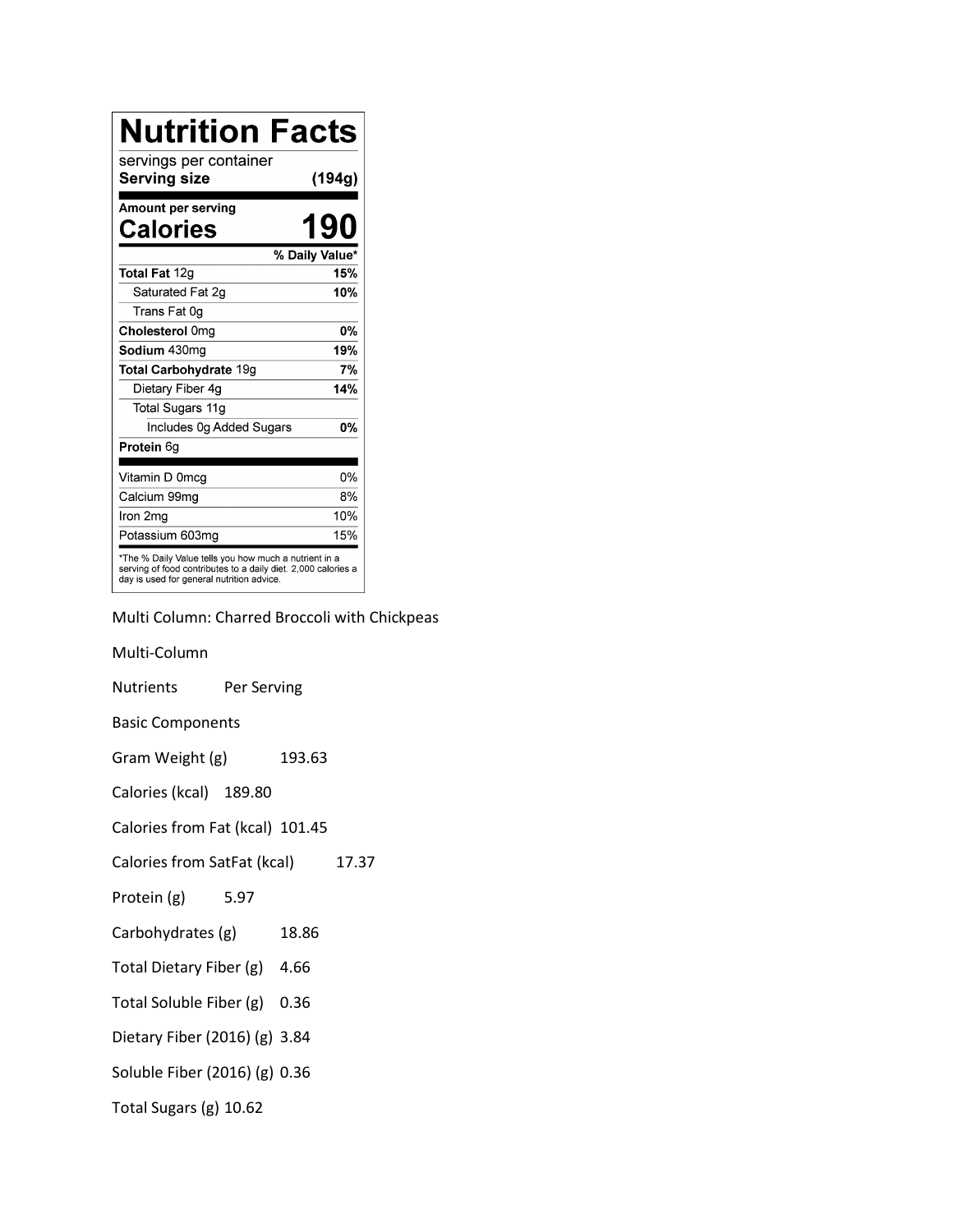| Added Sugar (g)0                    |      |      |      |
|-------------------------------------|------|------|------|
| Monosaccharides (g) 0.00            |      |      |      |
| Disaccharides (g)                   | 0.00 |      |      |
| Other Carbs (g) 3.58                |      |      |      |
| Fat (g) 11.77                       |      |      |      |
| Saturated Fat (g)                   |      | 1.93 |      |
| Mono Fat (g) 7.73                   |      |      |      |
| Poly Fat (g) 1.87                   |      |      |      |
| Trans Fatty Acid (g) 0              |      |      |      |
| Cholesterol (mg)                    |      | 1.99 |      |
| Water (g) 152.50                    |      |      |      |
| Vitamins                            |      |      |      |
| Vitamin A - IU (IU) 4261.57         |      |      |      |
| Vitamin A - RAE (mcg) 219.08        |      |      |      |
| Carotenoid RE (mcg) 426.16          |      |      |      |
| Retinol RE (mcg) 4.13               |      |      |      |
| Beta-Carotene (mcg) 22.95           |      |      |      |
| Vitamin B1 - Thiamin (mg)           |      |      | 0.11 |
| Vitamin B2 - Riboflavin (mg)        |      | 0.20 |      |
| Vitamin B3 - Niacin (mg)            |      |      | 0.99 |
| Vitamin B3 - Niacin Equiv (mg) 1.68 |      |      |      |
| Vitamin B6 (mg) 0.25                |      |      |      |
| Vitamin B12 (mcg) 0.06              |      |      |      |
| Biotin (mcg) --                     |      |      |      |
| Vitamin C (mg) 133.24               |      |      |      |
| Vitamin D - IU (IU) 0.61            |      |      |      |
| Vitamin D - mcg (mcg) 0.02          |      |      |      |
| Vitamin E - Alpha-Toco (mg) 0.07    |      |      |      |
| Folate (mcg) 120.13                 |      |      |      |